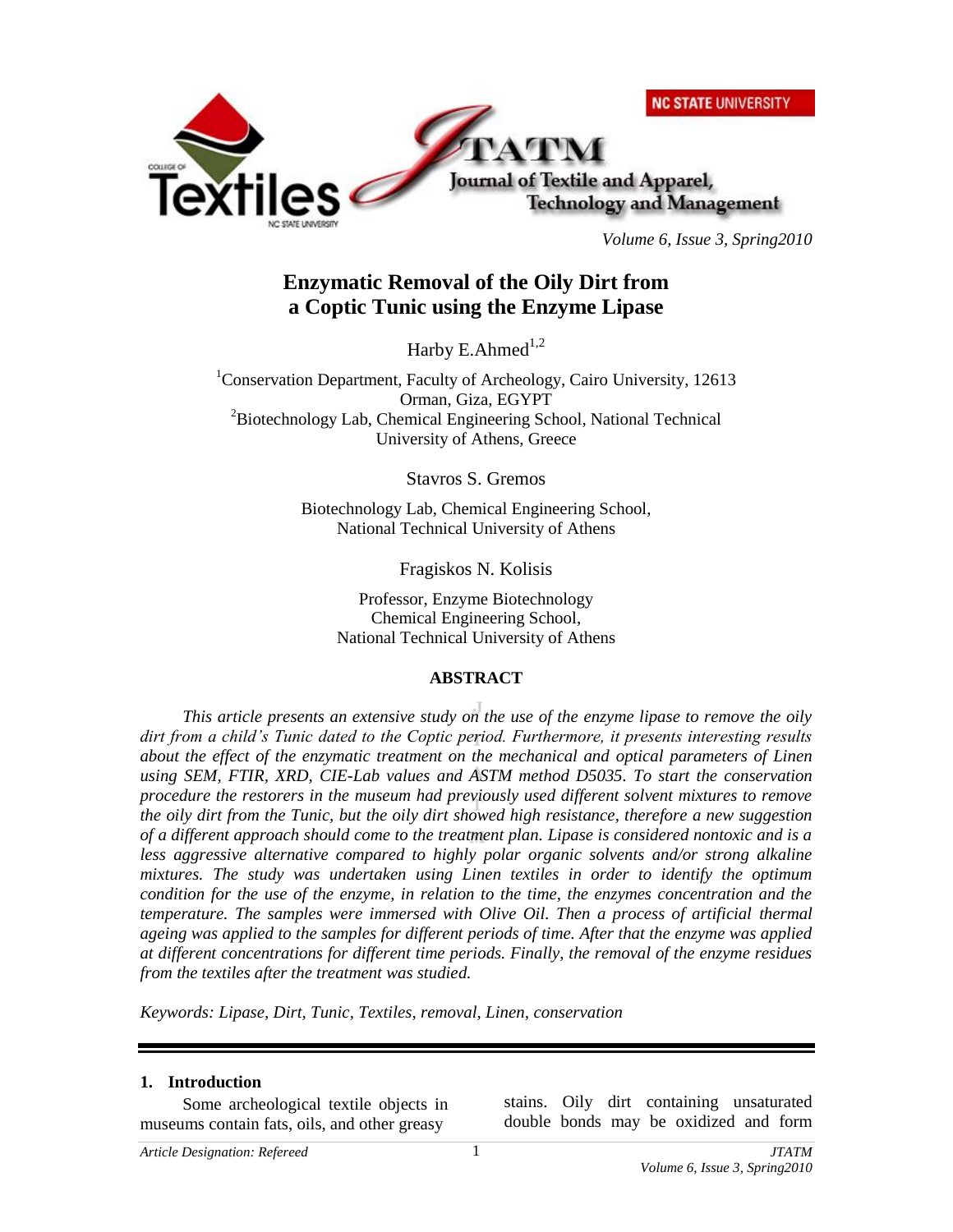hard stains. Oily dirt also causes other type of deterioration as weakness of the textiles at the edge of stains and acidity of textiles. In traditional method used to facilitate the dirt removal, a solvent mixture containing ammonia or another alkali to break down the oil network into smaller materials are often applied. This method is harmful and sometime not efficient. Several investigators have demonstrated the difficulty of the aged oily dirt removal from modern textiles used in daily life. (Agnes, 1998; Flury-Lemberg, 1988; Landi, 1992; Chi et al., 1998a)

Lipases are part of the family of hydrolyses that act on carboxylic ester bonds. The physiologic role of lipases is to hydrolyze triglycerides into diglycerides, mono glycerides, fatty acids, and glycerol. An enzyme's activity can be disrupted through any chemical, thermal or physical method that alters the tertiary configuration of the protein. (Wilson, 2000; Aymard and Belarbi., 2000; Owen, 1989; Blüher et al., 1997; Obendorf et al., 2001)

Lipases are often used in paper conservation for cleaning purposes, due to their ability to degrade aged oil films. It is safer than the conventional highly polar organic solvents or alkaline mixtures, and shows a more specific action, which poses less of a threat to the integrity of the work. The conditions required are mild and not harmful to the objective. On the other hand, for a number of years, conservators have used hydrolytic enzymes to clean polychrome surfaces. (Roberto et al., 1999; Blüher et al., 1997; Vokić, 2005)

Reverse micelles have been regarded as an excellent media for lipase enzymatic reactions containing polar compounds. Reverse micelles are consisted of a like organic phase and an querns phase dispersed in the organic solvent. This system became thermodynamically stable with the presence of an emulsifier such as the Sodium bis(2 ethylhexyl) sulfosuccinate (AOT) that has been widely used in reverse micellar enzymology. (Zhi et al., 2001; Carvalho et al., 1999)

This research presents an extensive and novel study of the use of lipase on the textile conservation to remove oily dirt from the Coptic tunic. We also studied the effect of the enzymatic treatment on the mechanical parameters (Tensile strength, Elongation and Crystallinity index) and color parameters such  $(\Delta E)$ ,  $(\Delta L^*)$ ,  $(\Delta a^*), (\Delta b^*), (\Delta C)$  and  $(\Delta H)$  of linen fabric, because our object of research (the Coptic tunic) was made from linen fibers. Moreover, uncolored linen was the most commonly used fibers in the Coptic textiles (Ahmed, 2009). This work also focuses on the study of the removal of the enzyme residues from the textiles after residues from the textiles after the treatment.

### **2. Materials and Methods**

### **2.1. Materials**

- $\triangleright$  Lipase enzyme used was from *Candida Cylindracea* (62316 ,Fluka).
- $\triangleright$  Sodium bis(2-ethylhexyl) sulfosuccinate (AOT) (Sigma Co,323586).
- $\triangleright$  Olive Oil (Sigma Aldrich Chemical Co,47118).
- $\triangleright$  Egyptian linen fabrics supplied by Egylan Co., at the Second Industrial Zone, Alexandria, Egypt.
- $\triangleright$  The detergent Synperonic N (Lissapol N) 2-5%, non-ionic.

# **2.2. Samples preparation**

The linen fabric was purified in the laboratory by scouring with a solution containing 2 g/L of detergent and sodium carbonate at a temperature of  $60^{\circ}$ C for 15 min using a liquor ratio 1:50. The samples were thoroughly washed with tap water and dried at ambient conditions**.** (Micheal et al., 2005) In the present study the linen fabric samples were immersed in olive oil. The structures of the fabrics used for the experiments are shown in Table 1.

J T

A T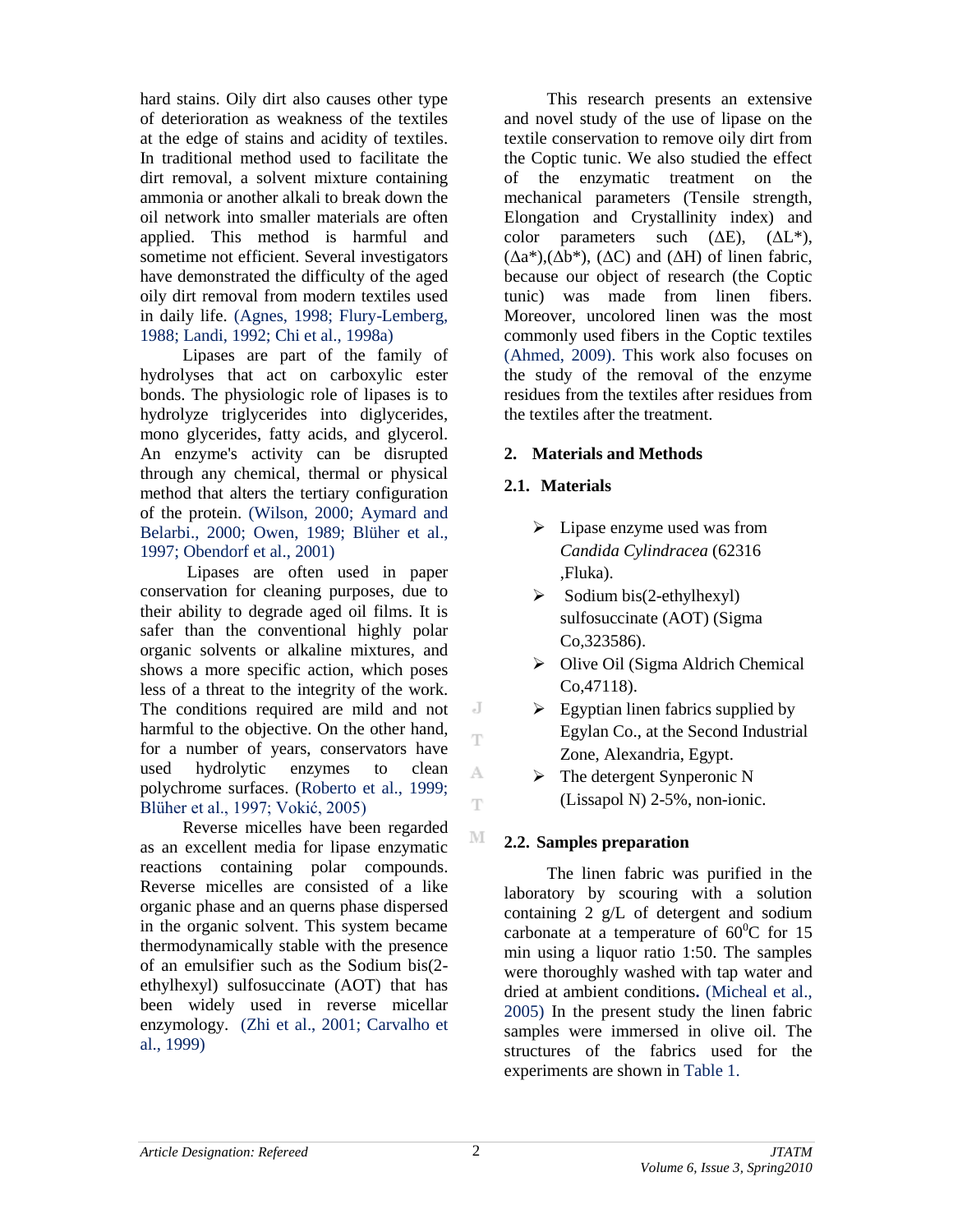**Table 1:** Linen fabric Structure that were used in experiment part

|        | <b>Structure</b>   |          | <b>Color shade</b> |              |                            |         | Weight   Threads/cm   Elong-   Crystallinity |    |               |              |
|--------|--------------------|----------|--------------------|--------------|----------------------------|---------|----------------------------------------------|----|---------------|--------------|
| $n$ en | <b>Plain Weave</b> | $\bf{L}$ | a b                | $\mathbf{C}$ | $\bf H$                    | $g/m^2$ | <b>Warp Weft</b>                             |    | ation<br>(mm) | <b>Index</b> |
|        | 1/1                |          |                    |              | 64.03 1.90 9.47 9.66 78.68 | 105.7   |                                              | 16 | 7.1           | 85.78 %      |

# **2.3.Thermal ageing procedure**

Ageing is the process of changing over time. Heating for 72 hours (3 days) at 120  $\mathrm{^0C}$  is equivalent to about twenty- five years of ageing under normal conditions of ageing.(Feller, 1994) Textiles samples with oily dirt were hanged in a temperature controlled oven - a Fisher Isotemp oven (model 230F) - at  $50 \pm 1^0$ C for 1, 3, 6, 9, 12 and 15days. (Zhi et al., 2001)

# **2.4.Applying the enzyme**

The modern textile samples were immersed with Olive oil, then cut to small pieces (2.5  $\times$  2.5 cim), and placed in test tubes. In each tube 10 ml 50mM AOT/isooctane and 180 μL of lipase solution in Tris buffer (pH=7.5) were added. Then the tubes were incubated at different time intervals (0.5, 1.0, 1.5, and 2.0h) at room temperature  $(25 \text{ } ^{0}C)$  and at a temperature of  $37 \text{ °C}$ . The enzyme concentration varied from (1, 10, 15, 20, 25, 30, 35, 40, 45, and 50U/ml) and initially the enzyme solution was added at each tube with stirring as well as without stirring. Each type of fabric sample had been previously aged for different periods (1, 3, 6, 9, 12, and 15 days) at 50 $^{\circ}$ C.

In order to monitor the hydrolysis of oily dirt, the fatty acid (Oleic acid) concentration that is liberated after the enzymatic treatment was measured Titrimetricly. 10 ml from every sample were placed into a 50 ml Erlenmeyer flask marked and then there were added: 3 ml of 95% Ethanol. Mix by swirling was followed and then 4 drops of 0.9% (W/V)

Thymolphthalein Indicator Solution (TPH Indic) were added. Titration with 50 mM Sodium Hydroxide Solution (NaOH) took place until appearance of a light blue color.

# **2.5.Removal and deactivation of the enzyme.**

The fabric samples were boiled in distilled water for 30 minutes to remove any finishing materials and after drying, the enzyme lipase was applied at a concentration of 60U/ml. The deactivation treatment was applied by using different methods at room temperature  $(25<sup>0</sup>C)$ .

- **1.** Bathing the first sample in three bathes of clean distilled water for 10 minutes.
- **2.** Bathing the second sample in three bathes of a mixture of Ethanol & distilled water (50: 50) for 10 minutes.

To determine the remaining activity of the enzyme after deactivation, each sample was transferred to a new test tube and supplemented with 0.65 ml of 0.05 M phosphate buffer (pH 7.2) and 0.1 ml 0.025 M para-nitrophenyllaurate (PNP-laurate) in absolute ethanol. The hydrolytic reaction was carried out at  $65^{\circ}$ C for 30 minutes. After 30 min,  $0.25$  ml  $0.1$  M Na<sub>2</sub>CO<sub>3</sub> was added. The mixture was centrifuged and the enzymatic activity was determined using a HITACHI. U-1100 – Spectrophotometer at 420 nm. This method was done according to Para-nitrophenyl-laurate (PNP-laurate) assay for lipases. (Sigurgisladottir et al., 1993)

J

T

A Ŧ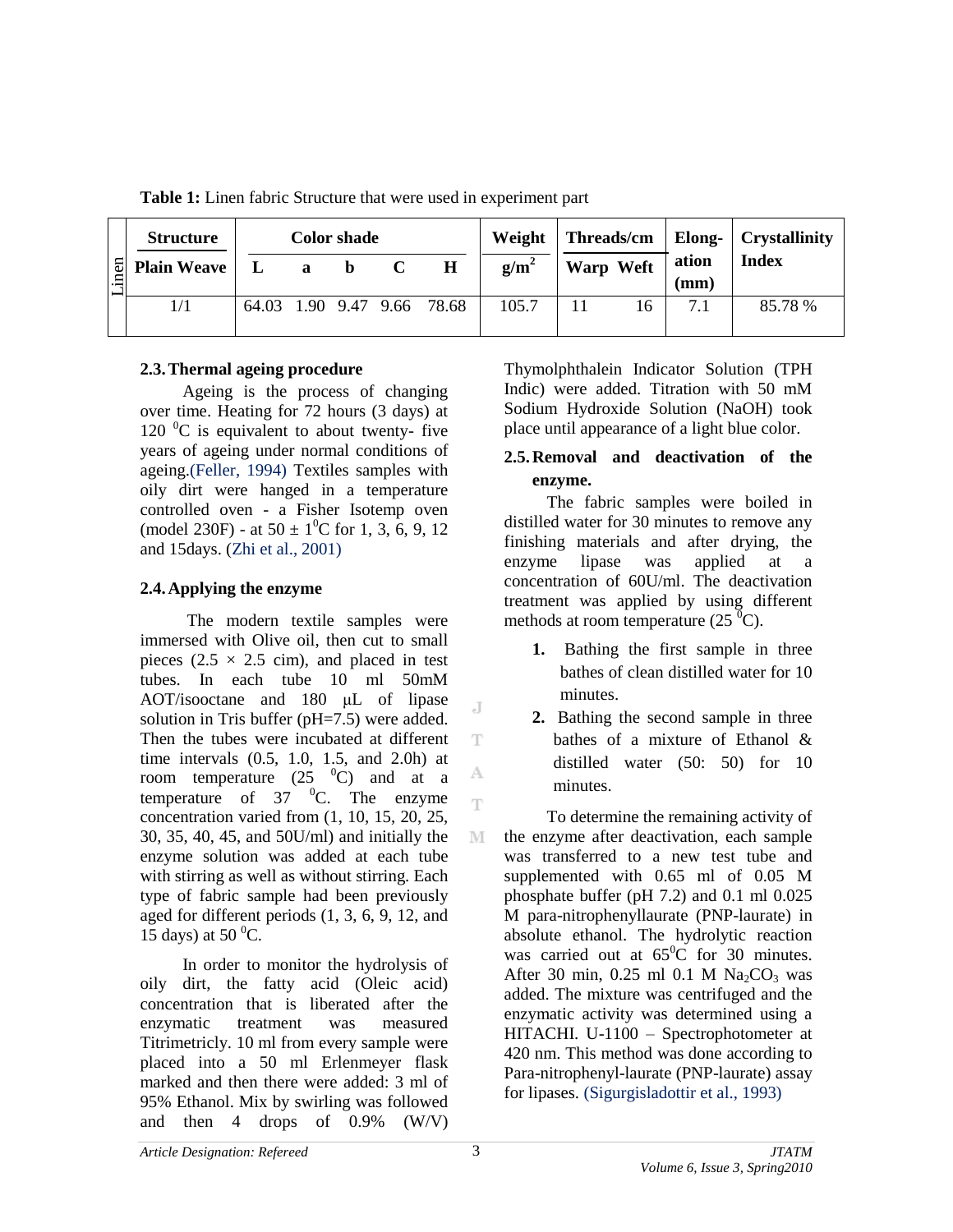#### **2.6. Testing and Analysis**

### **2.6.1.** *Morphological study:*

The morphology of the surface of the untreated fabric in comparison to the enzymatically treated was investigated using Scanning Electron Microscope (SEM) - a Quanta 200 ESEM FEG from FEI.

**2.6.2.** *Color Measurement*: The CIE-Lab values of the color changes were measured using double beam Optimatch spectrophotometer (Datacolor international Spectraflash SF450-UK). The colors are given in Commission Internationale de l'Eclairage (CIE) Lab coordinates, **L** corresponding to the brightness  $(100 =$ white,  $0 = 1$  black), **a** to the red–green coordinate (positive sign  $=$  red, negative  $sign = green)$ , and **b** to the yellow-blue coordinate (positive sign  $=$  yellow, negative  $sign = blue$ ). The hue difference is given a positive sign when the hue angle **h** increases and a negative sign when **h** decreases.

| $L^*$ =116(Y/Yn) <sup>1/3</sup> -16                                           | (1) |
|-------------------------------------------------------------------------------|-----|
| $a^* = 500[(X/Xn)^{1/3}-(Y/Yn)^{1/3}]$                                        | (2) |
| $b^* = 200[(Y/Yn)^{1/3}-(Z/Zn)^{1/3}]$                                        | (3) |
| $\Delta E^* = \{ (\Delta L^*)^2 + (\Delta a^*)^2 + (\Delta b^*)^2 \} 1/2$     | (4) |
| $\Delta H^* = \{ (\Delta E^*)^2 - (\Delta L^*)^2 - (\Delta C^*)^2 \} 1/2$ (5) |     |
| (Wyszecki and Stiles., 2000; Booth., 1984)                                    |     |

**2.6.3.** *Mechanical behavior:* Mechanical parameters such as tensile strength and elongation were measured according to the ASTM method D5035 in the warp and weft directions. Linen, silk and cotton fabrics were cut into 30 cm strip length 5 cm width. Five samples per treatment set were tested and the breaking load averaged for each sample (Buschle-Diller et al., 1999; Tortora et al., 2007).

*Article Designation: Refereed JTATM* **2.6.4.** *X-ray diffraction analysis*: X-ray diffraction measurements of enzymatically treated and untreated samples were carried out with a SIEMENS X-Ray Diffractometer – D 5000, given 40 Kv CU Ka, radiation of 30 mA. The diffractograms were recorded

over  $2\theta = 5^0$  to 30<sup>0</sup> continuously at a scan rate of  $2^0$ /min. Crystallinity index (crystalline to amorphous ratio) can be calculated using the following equation: (Segal et al., 1959).

$$
Crl = \frac{(\mathbf{I}_{002} - \mathbf{I}_{am}) \times 100}{\mathbf{I}_{am}}
$$
 (6)

### *2.6.5. Fourier Transform Infrared Spectroscopy Analysis (FTIR):*

The structural changes occurring in the fibers upon enzymatic treatment were monitored by FTIR. On the other hand, FTIR is a valuable method for the detection and the identification of organic components. (Mary, 1989) The FTIR analysis was carried out for untreated and treated fabric samples by using BRUKER – FTIR- TENSOR 27.

### **3. Results and Discussion**

### **3.1. Effectiveness of lipase on oily dirt removal**

The first step of the research was to choose the appropriate enzyme by identifying the substrate target. The second step was using traditional methods such as different types of solvents to remove the oily dirt from Tunic, but the oily dirt showed more resistance. The third step is to study the efficiency of the enzyme on removing the stains and to determine the best conditions for it regarding time, enzyme concentration, temperature and pH. We also studied the effect of enzyme on mechanical and optical parameters of linen. In this study, two different methodologies were applied to monitor the effectiveness of the lipase enzyme on oily dirt removal:

- 1) Investigation of the morphology of the surface of the fabric samples, using SEM before and after enzymatic treatment.
- 2) Calculation of the percentage of oily dirt hydrolyzed into fatty acid (Oleic acid) after lipase treatment.

Table 1 shows the linen fabric structure that was used in the experimental

J T.

A m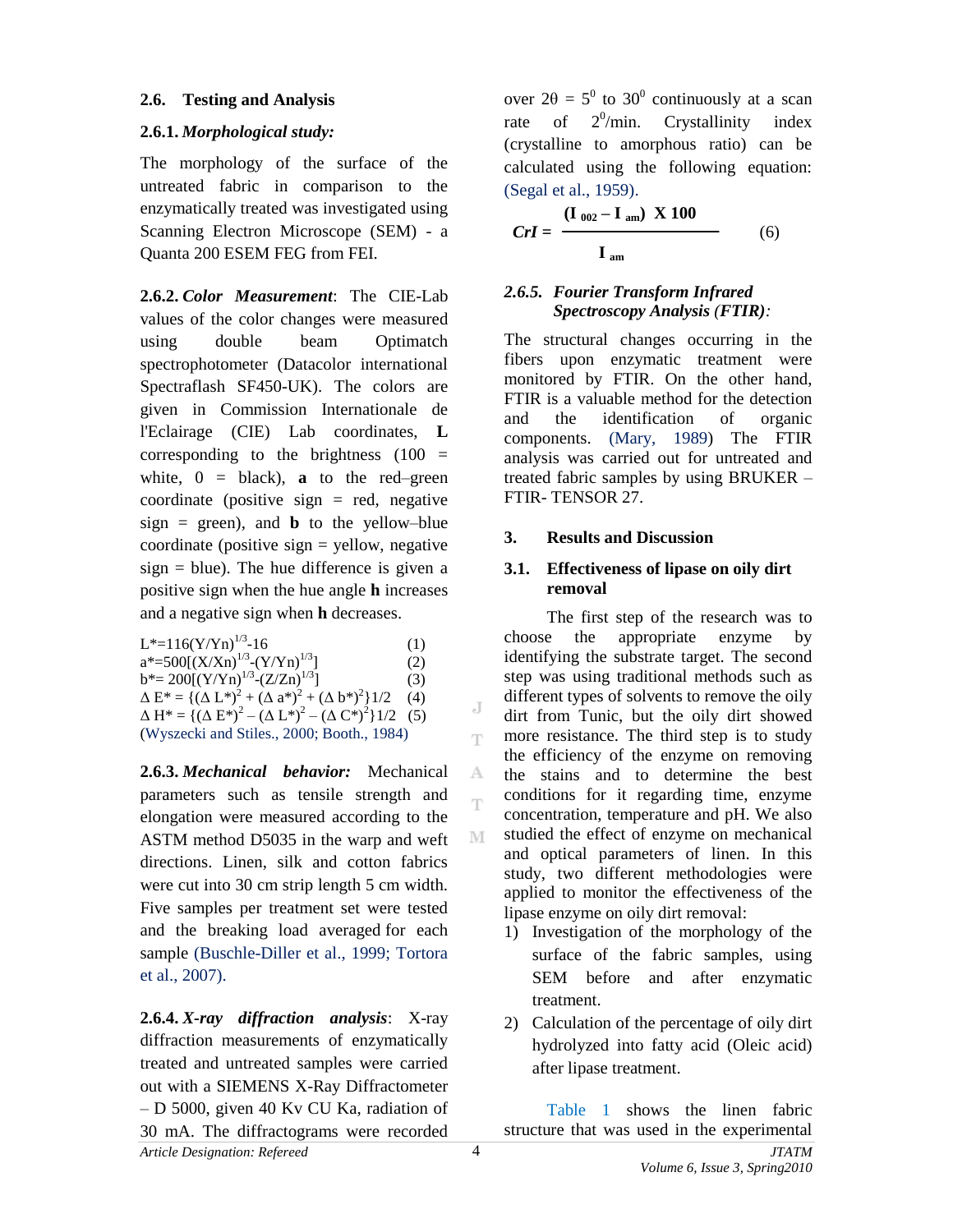part. The fabrics containing oily dirt turned to yellow when aged. We suggest that the presence of oil has greatly enhanced this yellowness. Nitrogenous impurities in the atmosphere contribute to the yellowing of the oils by forming hydro peroxide decomposition products of oil. These results are in agreement with results obtained by others studies. (O'Neill et al, 1962; Chi, Y., 1998a).



Fig.1. SEM photo of Linen coated with oily dirt after 12 days ageing before any enzymatic treatment (A) SEM photo of Linen coated with oily dirt after 12 days ageing after enzymatic treatment with concentration 5U/ml (B) SEM photo of Linen coated with oily dirt after 12 days ageing after enzymatic treatment with concentration 15U/ml (C) SEM photo of Linen coated with oily dirt after 12 days ageing after enzymatic treatment with concentration 40U/ml (D).

Fig.1A shows the linen samples that contain oily dirt after thermal ageing. It is clear that on the prolonged contact, viscous aged oils fill the smallest capillaries between fibers, and with oxidation continuously progressing, larger molecules that may chemically bond to the fabric are produced. In other words upon ageing, chemical changes take place in oily dirt, sometimes resulting in chemical bond formation between the fiber substrates and the oily dirt. Longer contact time between oils and fibers

leads to a high degree of polymerization and covalent bonding of the oils with the fibers. These results are in agreement with results obtained by other studies. (Chi et al., 1998b) Fig.1A-D show the difference between the samples before and after the enzymatic treatment. The effectiveness of the lipase seems to be influenced by differences in the physical structure of the fiber, meaning that lipase is very effective on oily dirt removal that is located on fiber surfaces and within the interfiber spaces of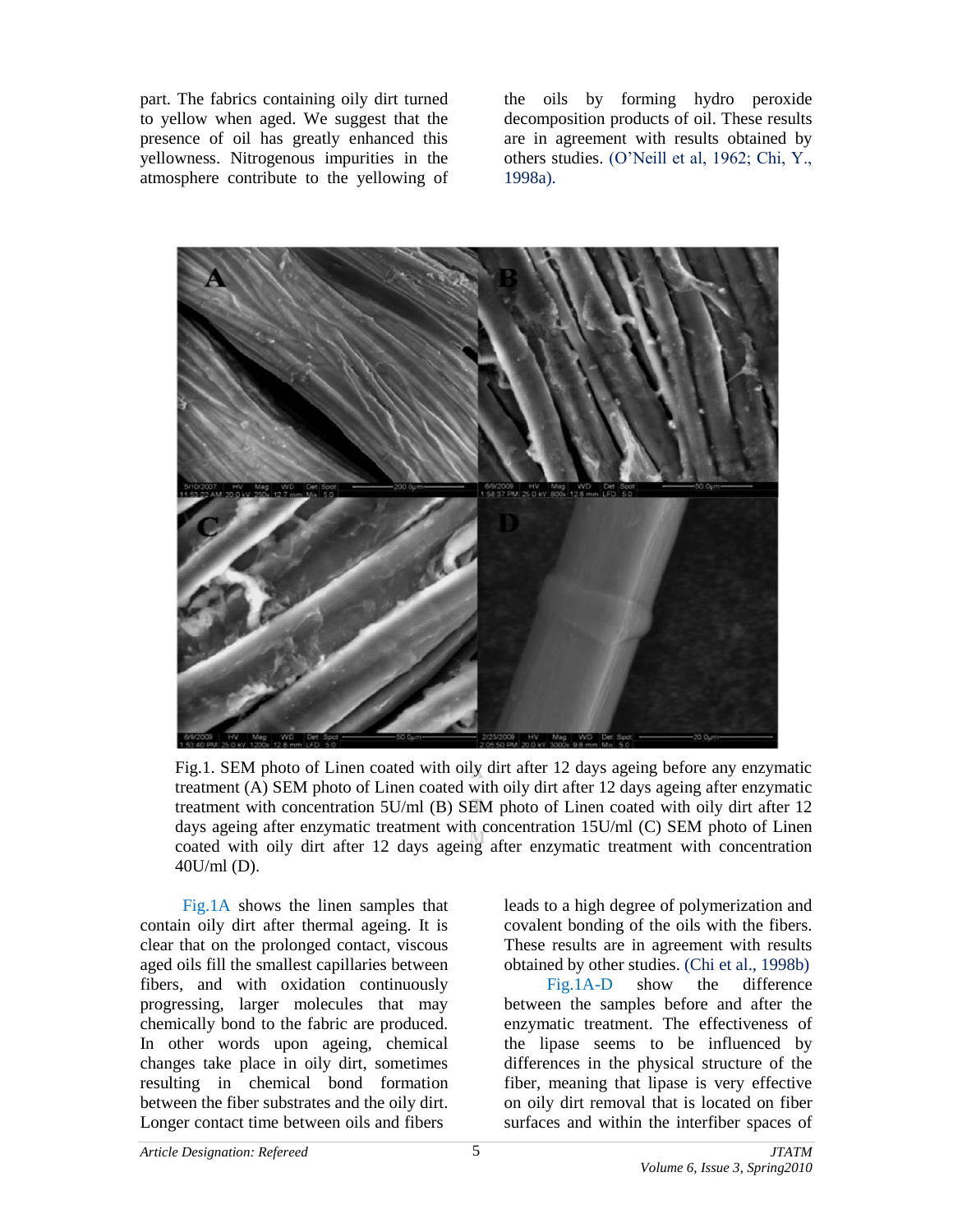the yarn structure. The use of lipase resulted in extensive cleaning of the fiber surfaces and interfiber capillaries, with high effectiveness for small capillaries and the center of the yarn bundle. These results are in agreement with results obtained by other similar studies. (Obendorf et al., 2001)

Studying the conditions affecting the performance of the enzyme in removing aged oil film, has allowed us to notice that the efficiency of the enzyme in the removal of aged oil film increases by increasing the enzyme concentration of the treatment solution. The increase on the concentration of the enzyme increases the number of free active sites that interact with more substrates molecules. On the other hand, increasing the concentration of enzymes increases the number of the successful collisions between the enzyme and the substrate. The rate of the reaction is directly proportional to the enzyme concentration and the higher the concentration of the enzyme the faster the reaction. Figs. 2 A- C

By studying the factor of time, it has been noticed that the longer the process of the treatment takes, the better the efficiency of the enzyme. Also, as for as temperature is concerned, the enzyme treatment at 37 $\mathrm{^{0}C}$ results in better efficiency than applying it in room temperature (25<sup>0</sup>C). as given in Fig. 2 D, an increase in temperature increases the enzymatic activity since the molecules now possess greater kinetic energy. These results are in agreement with results obtained by other studies who found that large lipase benefits were observed when the washing temperature was below or near the melting temperature of the oil, i.e., olive oil washed at  $30^0C$  (Varanasi, A., 2001).

It has also been observed that the longer the time of the ageing for the samples immersed with oil dirt, the harder the process of removing the aged oil film. Results suggested that ageing caused chemical bond formation between the fiber substrates and the oily dirt. Longer contact time between oils and fibers allows a high degree of polymerization and covalent bonding of the oils with the fibers. See Fig. 2 E and F.

J T A Ŧ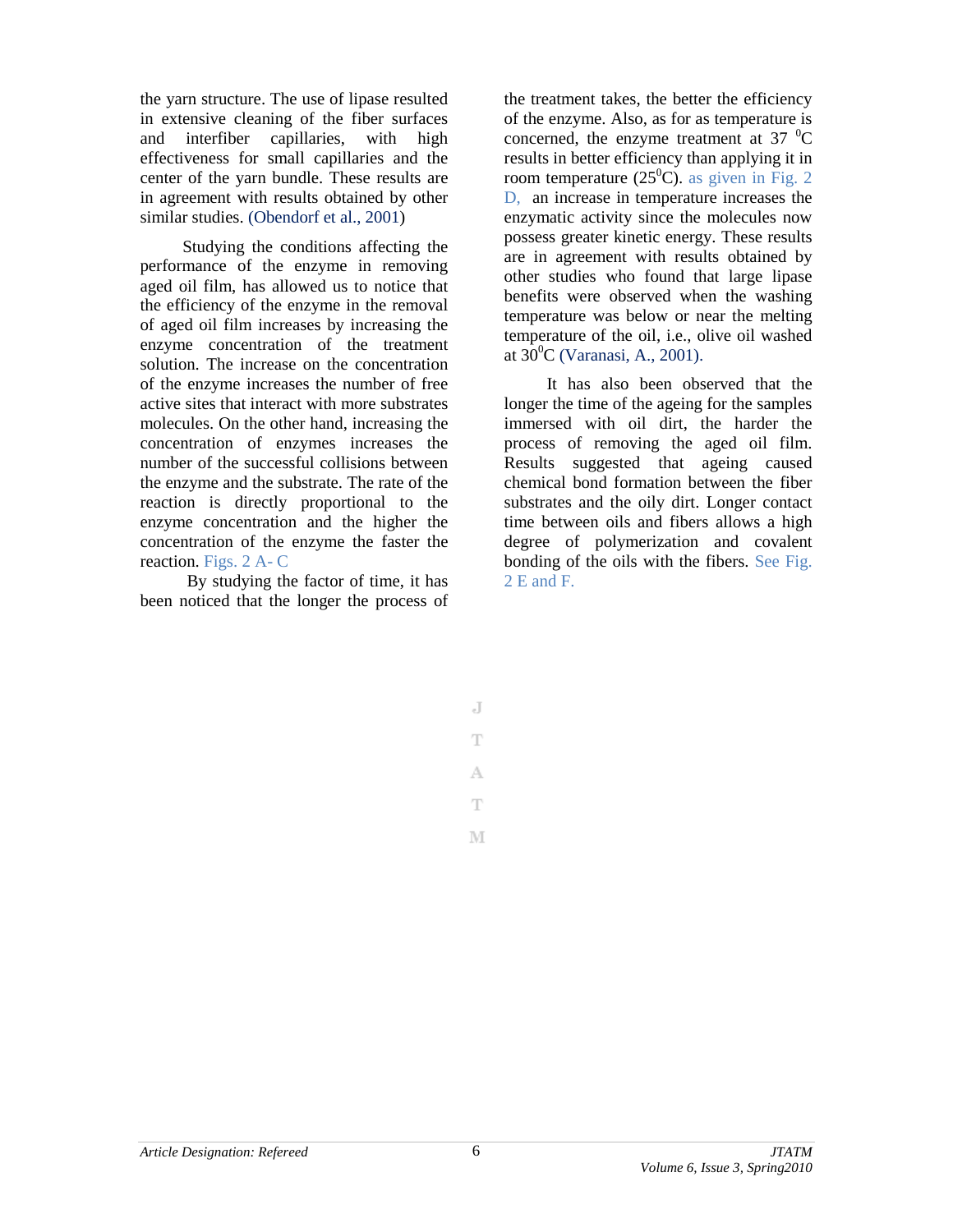

Fig.2. Oleic acid concentration curve after enzyme treatment with different enzyme concentration 2, 5, 10, 20, 35, 50, 70, and 90U/ml at  $37^{\circ}$ C for different times 0.5, 1.0, 1.5 and 2.0h. Samples without ageing (A) Oleic acid concentration curve after enzyme treatment with different enzyme concentration 10, 20, 35, 50, 70 and 90 U at 37  $^{\circ}$ C at different times 0.5, 1.0, 1.5 and 2.0h. Samples after 3 days ageing (B) Oleic acid concentration curve after enzyme treatment with different enzyme concentration 10, 20, 35, 50, 70 and 90 U at 37  $^{\circ}$ C at different times 0.5, 1.0, 1.5 and 2.0h. Samples after 9 days ageing (C) Oleic acid concentration curve after enzyme treatment with enzyme concentration 20 and 80U/ml at 37  $^{0}$ C and Room temperature 25  $^{0}$ C for different times 0.5, 1.0, 1.5 and 2.0h (D) Oleic acid concentration curve after enzyme treatment with enzyme concentration  $10U/ml$  at 37  $\rm{^0C}$  for different times 0.5, 1.0, 1.5 and 2.0h. Samples after 0, 3, 6, 9,12 and 15 days ageing (E) Oleic acid concentration curve after enzyme treatment with enzyme concentration 90U/ml at 37  $^{\circ}$ C for different times  $0.5$ ,  $1.0$ ,  $1.5$  and  $2.0$ h. Samples after  $0, 3, 6, 9$  and  $12$  days ageing  $(F)$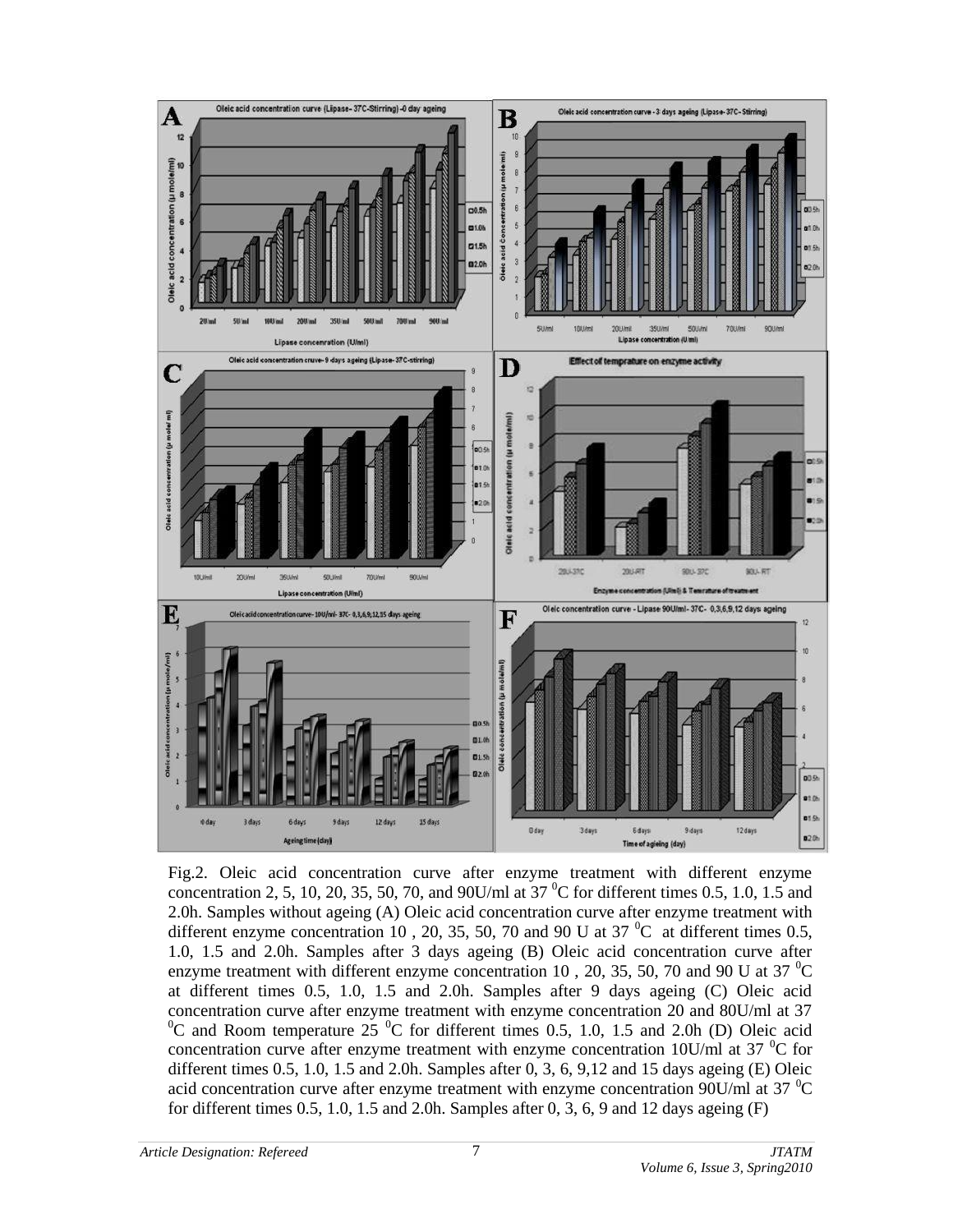#### **3.2. Removing enzyme from textile after treatment**

Shibayama et al., mentioned that literature search doesn't reveal any information about enzyme residues in textiles after rinsing. This study includes some interesting observations about the effectiveness of the rinses to remove enzyme residues from the textile. Table 2 presents Oleic acid concentration in the three rinsing solutions (distilled water bath or mixture of water and ethanol bath). Oleic acid concentration is considered an indicator of

the amount of lipase in the existing solution. It was found that three rinses (either distilled water bath or a mixture of water and ethanol bath) are very effective to remove any enzyme residues from the fabric samples. These results are in agreement with Andrews et al., 1990 who found that two rinses are very effective to remove alpha amylase residues from paper. Deactivating the enzyme by heating is not approved because it may be harmful to the historical textiles. (Whaap , 2007)

| <b>Parameter</b>                                                             | <b>Oleic acid concentration</b><br>(baths in distilled water) |       | <b>Oleic acid concentration</b><br>(baths of ethanol $\&$ water $(1:1)$ |                                         |  |
|------------------------------------------------------------------------------|---------------------------------------------------------------|-------|-------------------------------------------------------------------------|-----------------------------------------|--|
| Oleic acid<br>absorbance at<br>$420 \text{ nm}$<br>concentration<br>(µ mole) |                                                               |       | absorbance at<br>$420 \text{ nm}$                                       | Oleic acid<br>concentration<br>(µ mole) |  |
| <b>First bath</b>                                                            | 0.463                                                         | 19.37 | 0.403                                                                   | 16.86                                   |  |
| <b>Second bath</b>                                                           | 0.187                                                         | 7.82  | 0.160                                                                   | 6.69                                    |  |
| <b>Third bath</b>                                                            | 0.036                                                         | 1.50  | 0.034                                                                   | 1.42                                    |  |

**Table 2:** Oleic acid concentration observation

#### **3.3. Effect of Lipase treatment conditions on the crystallinity**

XRD results of untreated and treated samples are presented in two ways.

*The first way* is to calculate the percentage of crystalline index of untreated linen sample and those treated by different enzyme concentration. One can see a slight decrease of crystallinity index, and results are presented in Table 3.

Table 3; Calculate the percentage of crystalline index of treated samples after enzyme treatment with different enzyme concentrations 20, 40, 60 U/ml at  $37^{\circ}$ C for different times 1.0h, 3.0h.

J

| <b>Samples</b> |            | <b>Crystalline Area</b> |              | <b>Amorphous Area</b> |         |
|----------------|------------|-------------------------|--------------|-----------------------|---------|
|                | $2\Theta$  | <b>Counts</b>           | $2 \Theta$   | <b>Counts</b>         | index   |
| Linen original | $22.879^0$ | 683                     | $19.292^0$   | 97.1                  | 85.78 % |
| Linen-20U-1hr  | $22.959^0$ | 419                     | $19.106^0$   | 74.2                  | 82.29 % |
| Linen-20U-3hr  | $22.852^0$ | 468                     | $19.265^0$   | 83.0                  | 82.26 % |
| Linen-40U-1hr  | $22.879^0$ | 514                     | $19.504^0$   | 93.6                  | 81.78 % |
| Linen- 40U-3hr | $23.092^0$ | 519                     | $19.230^{0}$ | 94.7                  | 81.75 % |
| Linen- 60U-1hr | $22.852^0$ | 526                     | $19.425^0$   | 93.2                  | 82.30 % |
| Linen- 60U-3hr | $22.838^0$ | 513                     | $19.751^{0}$ | 95.1                  | 81.40%  |

*The Second way* is the Wide Angle X-ray (WAXS) diffractograms of untreated and treated samples. This finding suggests that the treatment by using lipase enzyme does not particularly affect the size and shape of

crystallites of the linen. Furthermore, the ratio of the crystalline and amorphous fractions barely changed, thus the enzymatic treatment did not result in considerable decrystallization in the linen cellulose. The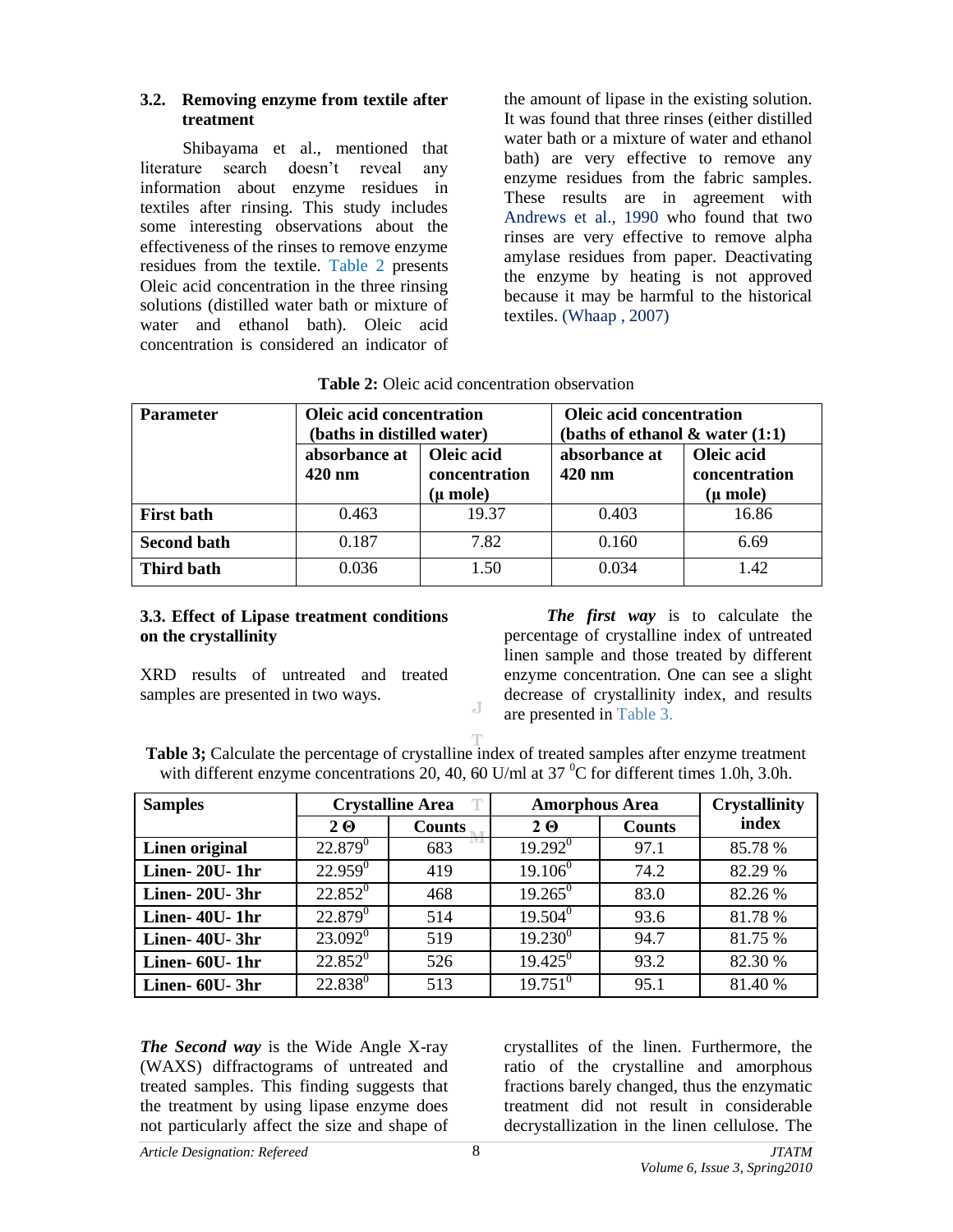treatments slightly decrease the crystallite size of the longitudinal dimension, given in Fig. 3 A.

#### **3.4. FTIR spectra of fabrics treated with lipase**

The structural changes occurring in linen and silk fibers upon enzymatic treatment were monitored by Fourier Transform infrared spectral analysis (FTIR). Fig. 3B and Table 4 shows FTIR of raw linen samples after enzymatic treatment, one can observe the absorbance at bands

intensity increases in the spectra of the sample treated in comparison with the spectra of the untreated sample, and this result reconfirms the partial dehydration hypothesis. The also study suggests that the treatment of the linen fiber with the lipase enzyme causes partial removal of concomitant substances (fats, pectins, and lignin) from cellulose. This finding is in agreement with (Shamolina et al., 2004) that found the treatment of linen after cellulase enzyme causes a partial removal of concomitant substances.

| <b>Band</b>             | Group                           | <b>Band</b>             | Group                        |
|-------------------------|---------------------------------|-------------------------|------------------------------|
| $3336$ cm <sup>-1</sup> | peak due to OH groups           | $1053$ cm <sup>-1</sup> | peak due to -C-O-C groups    |
| $1642 \text{ cm}^{-1}$  | peak due to-R-HC=O groups       | $1030 \text{ cm}^{-1}$  | peak due to -C-O-C groups    |
| $1427$ cm <sup>-1</sup> | peak due to $-CH_2$ and $-CH_3$ | $1002cm^{-1}$           | peak due to $-CH=CH3$ groups |
|                         | groups                          |                         |                              |
| $1204 \text{ cm}^{-1}$  | peak due to -C-O-C groups       | $896 \text{ cm}^{-1}$   | peak due to $-CH_2= C-R$     |
|                         |                                 |                         | groups                       |
| $1105$ cm <sup>-1</sup> | peak due to -C-OH groups        | $667$ cm <sup>-1</sup>  | peak due to -C-OH groups     |

**Table 4:** FTIR of linen samples after enzymatic treatment

#### **4.5. Effect of lipase on Linen color change**

The results show that linen treated had a total color difference Δ Ε between 0.427 to 0.344. It is clear that there is a very slight increase in the brightness index ΔL. Samples also show very slight increase in the yellowness Δb\* and redness Δa\* with an increase in enzyme concentration. The angle  $(\Delta h)$  and color chromocity  $(\Delta C)$  increased for treated linen. Table 5 All of these treated samples had color changes of ΔL, Δa, and Δb about 0.5 CIELab Unit, which cannot be detected by the human eye.

| Table 5: Color change of samples after enzymatic treatment at different enzyme concentrations |
|-----------------------------------------------------------------------------------------------|
| 20, 40, 60 U/ml at 37 $\mathrm{^0C}$ for different times 1.0h, 3.0h                           |

 $\overline{A}$ 

| D65/10                  | AЕ    | AL*   | $Aa^*$ | $\mathbf{Ab}^*$ | $AC^*$ | ЛH       |
|-------------------------|-------|-------|--------|-----------------|--------|----------|
| Linen-Lipase- 20U- 1hr. | 0.427 | 0.415 | 0.087  | 0.048           | 0.064  | $-0.076$ |
| Linen-Lipase- 20U-3hr.  | 0.466 | 0.393 | 0.095  | 0.232           | 0.208  | $-0.140$ |
| Linen-Lipase- 40U- 1hr. | 0.498 | 0.327 | 0.081  | 0.473           | 0.481  | 0.004    |
| Linen-Lipase- 40U-3hr.  | 0.418 | 0.280 | 0.103  | 0.292           | 0.307  | $-0.043$ |
| Linen-Lipase- 60U- 1hr. | 0.456 | 0.367 | 0.155  | 0.369           | 0.393  | $-0.058$ |
| Linen-Lipase- 60U-3hr.  | 0.344 | 0.313 | 0.118  | 0.382           | 0.204  | $-0.069$ |

### **3.6. Effect of lipase on mechanical parameters of the samples**

Tensile strength and elongation of untreated and treated linen samples by lipase enzyme are presented in Table 6. The linen samples treated showed significant improvement in elongation properties over

untreated samples with an increase in enzyme concentration and treatment time. The results of the initial characterization (before enzymatic treatment) show that the treatment caused a slightly decreases in Tensile Strength.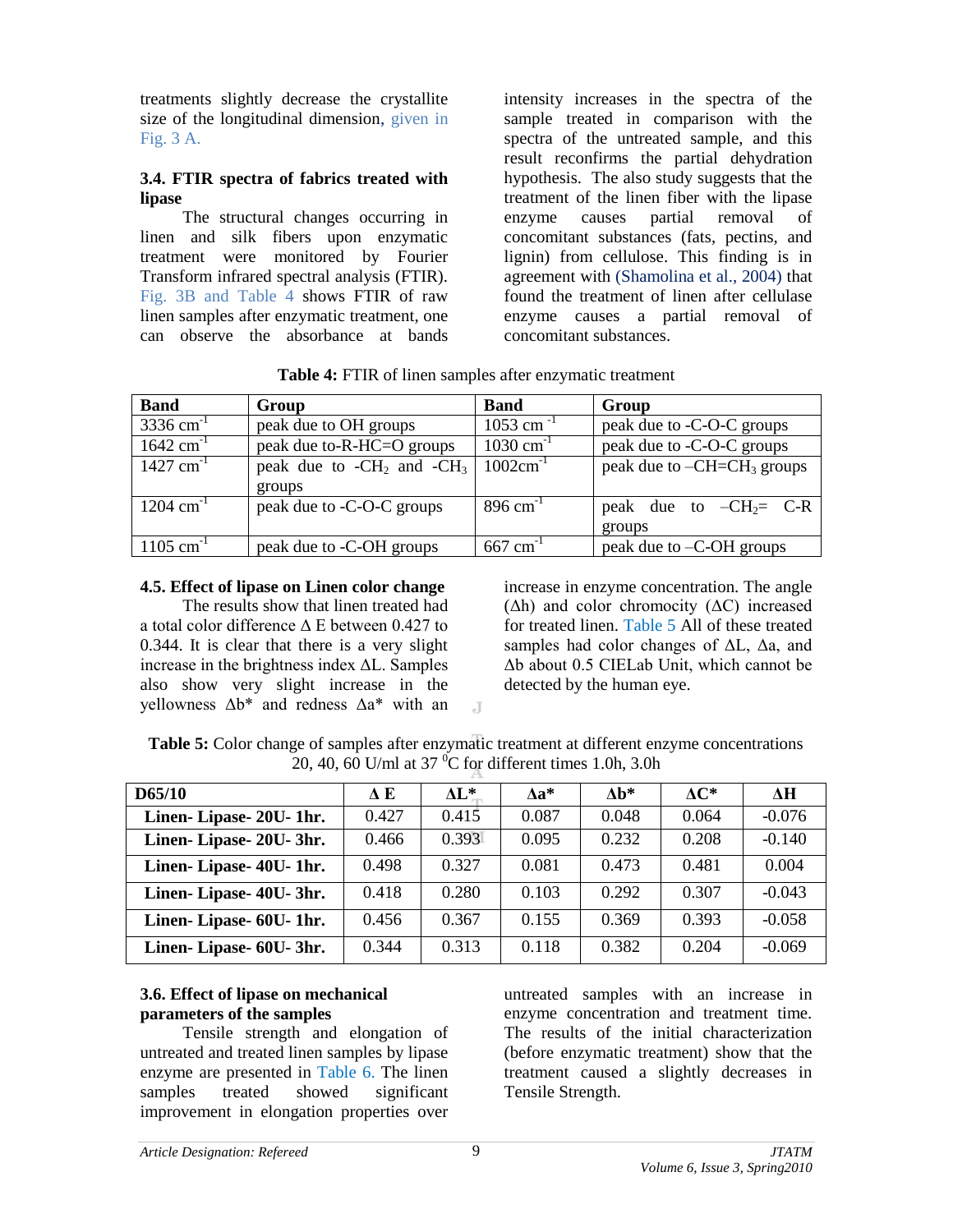Table 6: The mechanical parameters of treated samples after enzyme treatment with different enzyme concentrations 20, 40, 60 U/ml at  $37<sup>0</sup>C$  for different times 1.0h, 3.0h

|                  | <b>Samples</b>          | <b>Tensile Strength</b><br>(kg force) | $E_b$ (mm) |  |
|------------------|-------------------------|---------------------------------------|------------|--|
|                  | Linen original          | 56.780                                | 7.112      |  |
| <b>Direction</b> | Linen -lipase- 20U- 1hr | 51.964                                | 9.123      |  |
|                  | Linen -lipase- 20U-3hr  | 50.320                                | 10.313     |  |
| Warp             | Linen -lipase- 40U- 1hr | 49.097                                | 11.741     |  |
|                  | Linen –lipase- 40U-3hr  | 48.821                                | 13.535     |  |
|                  | Linen-lipase- 60U- 1hr  | 47.139                                | 17.239     |  |
|                  | Linen –lipase- 60U-3hr  | 46.742                                | 19.289     |  |

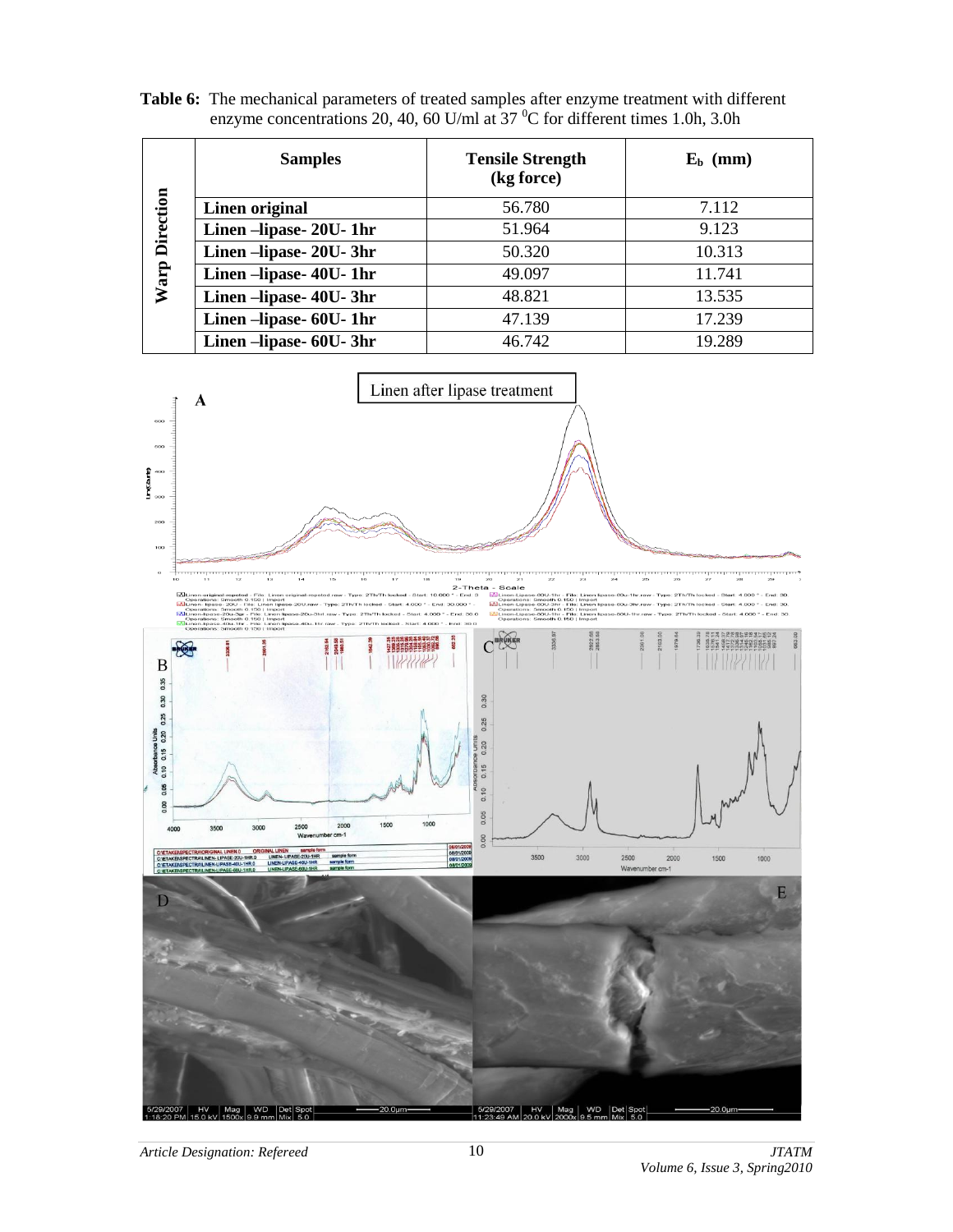Fig.3. Wide Angle X-ray (WAXS) diffractograms of untreated linen samples and those treated with different enzyme concentration (A) FTIR spectra of treated linen samples before and the enzymatic treatment by using different enzyme concentrations 20, 40 and 60 U/ml at  $37<sup>0</sup>C$  for different time 1 and 3h (B) FTIR spectra for Coptic Tunic, that show the linen fibers contaminated with the oily dirt (C) wool fibers of ribbons decoration in Coptic tunic show some deterioration aspects (D) Linen fibers of Coptic tunic show some deterioration aspects in linen fibers (E)

### **4. Application part**

# **4.1. Description of Coptic Tunic**

A Tunic dated to the Coptic period, representing a child's Tunic with sleeves, decorated with ribbons was used in this study. This tunic carries registration number 1583 in Ismallia Museum and belonged to the Greek-Roman Museum collection in

Alexandria. There is a big section of fabric missing on one side of the Tunic and in the hem. The Coptic tunic contained oily dirt and various types of deteriorations such as dust, grease, losses and weakened fibers. (Fig. 4)



Fig.4. Different details of Coptic tunic, we can see that the Coptic tunic contained oily dirt and various types of deteriorations such as dust, grease, losses and weakened fibers.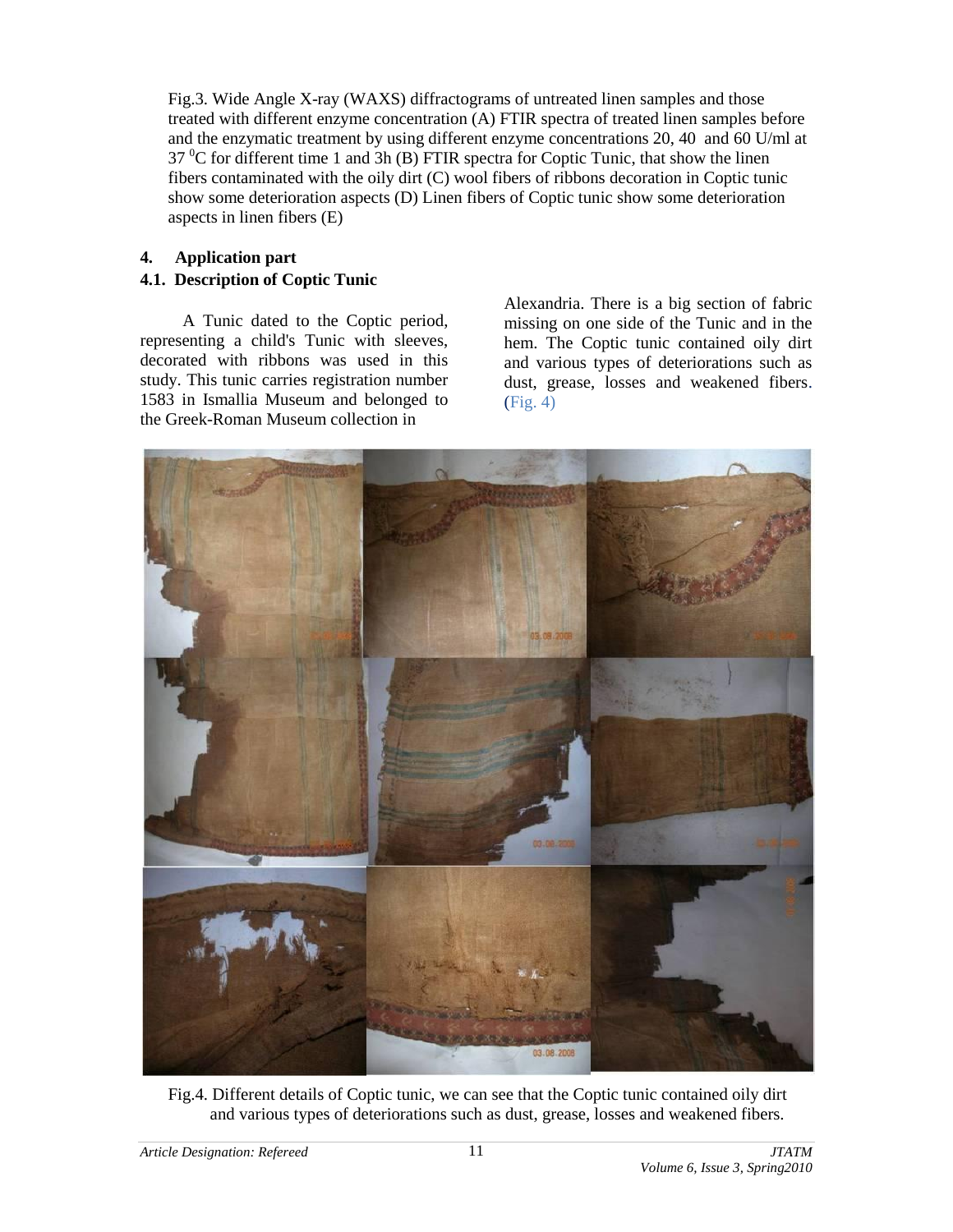SEM Photos of examined Coptic Tunic are illustrated in Fig. 3D and E showing the linen and wool fibers that were identified from different parts of the Tunic. The fibers are extremely roughened, damaged, broken with transverse cracking and longitudinal splitting characterized by small scratches, small slits and holes. FTIR confirmed that the dirt on the different parts of tunic was of oily nature as shown in Fig.3C

### **4.2. Stability test of the colored ribbons**

The dry fabric (the tunic) was softened by spraying distilled water, to counter its extremely dry condition. The next step was to test the stability of the colored ribbons to enzyme action and to wet cleaning by immersing a piece of cotton wrapped round a wooden stick into the cleaning solutions and placing it in contact with the colorful parts of the ribbons, each color individually tested. It was found that all the dyes were stable and did not bleed with either enzyme solution or wet cleaning solution. The final step was to apply a primary support to the Coptic Tunic by placing it between two webbed support fabrics, and stabilizing the fabric by fixing it to the support fabric, using appropriately thin needles and fine silk thread in order to protect the vulnerable part of the tunic from disintegrating during the different cleaning processes**.** 

# **4.3. Enzyme application**

According to our experimental part, the total volume of the enzyme solution  $(cm<sup>3</sup>)$  was calculated according to the surface area of the object  $(cm<sup>2</sup>)$ . The enzyme solution with 50Mm Sodium bis(2 ethylhexyl) sulfosuccinate (AOT)/isooctane were placed in a wide glass dish and heated to  $37^0$ C. Then the enzyme treatment was applied by dipping the affected areas of the Tunic into the enzyme solution for 25 minutes. The solution's temperature was monitored and maintained at  $37 \text{ °C}$ ; enzyme concentration was 60U/ml. The fabric was gently agitated with a fine brush to ensure that the enzyme reached all areas for the effective removal of stains. Fig 5 A and B

Each oily stained section was treated in this way with fresh solution for 25 minutes. After the treatment, the enzyme excess had to be removed from the textiles. According to our experimental part and literature rinsing should be done with water of the same pH as the buffer used for the enzymatic treatment. This allows the enzymes to be rinsed out more effectively. A water bath was used in the next stage to remove dirt and dust as well as the enzyme residues. (Owen, 1984; Sandrine, 2002)

### **4.4. The wet cleaning procedure**

This cleaning procedure used water with other detergent agents, to assist the cleaning process. The ratio was one part detergent Synperonic N to 100 parts of distilled water. The distilled water with soap was put into a large plastic basin, and the Coptic Tunic was placed in it. The water was agitated to allow it to penetrate between the fibers to release the dirt particles, for 15 minutes. The bath temperature was  $30\text{ °C}$ . Then a second cleaning bath with distilled water only was applied for 10 minutes again with water agitation, and then a third bath with distilled water only, for 10 minutes**.**  The wet-cleaning did succeed in extracting much of the remaining lipase. It also reduced the soiling, relaxed the fibers, removed the creasing and brightened the colors**.** Fig. 5C

# **4.5. The drying process**

To dry the tunic without distortions we experimented with a Japanese tissue sandwich using different tissues (usugami or gampi) applied cross-grain or parallel-grain to the sample object with varying amounts of moisture and pressure. Consequently, the object was left uncovered to complete drying at ambient conditions. In air drying, the process can be shifted towards evaporation in several ways: by ensuring that the wet textile is setted in a place (i.e. workroom) that is sufficiently large in comparison to the size and surface area of the drying textile; and by ensuring that water vapor is removed as soon as it is formed e.g. with the help of dehumidifiers and /or effective ventilation. (Agnes, 1998; Shelley and Judith, 1979) (Fig. 5 D)

J Ť

A T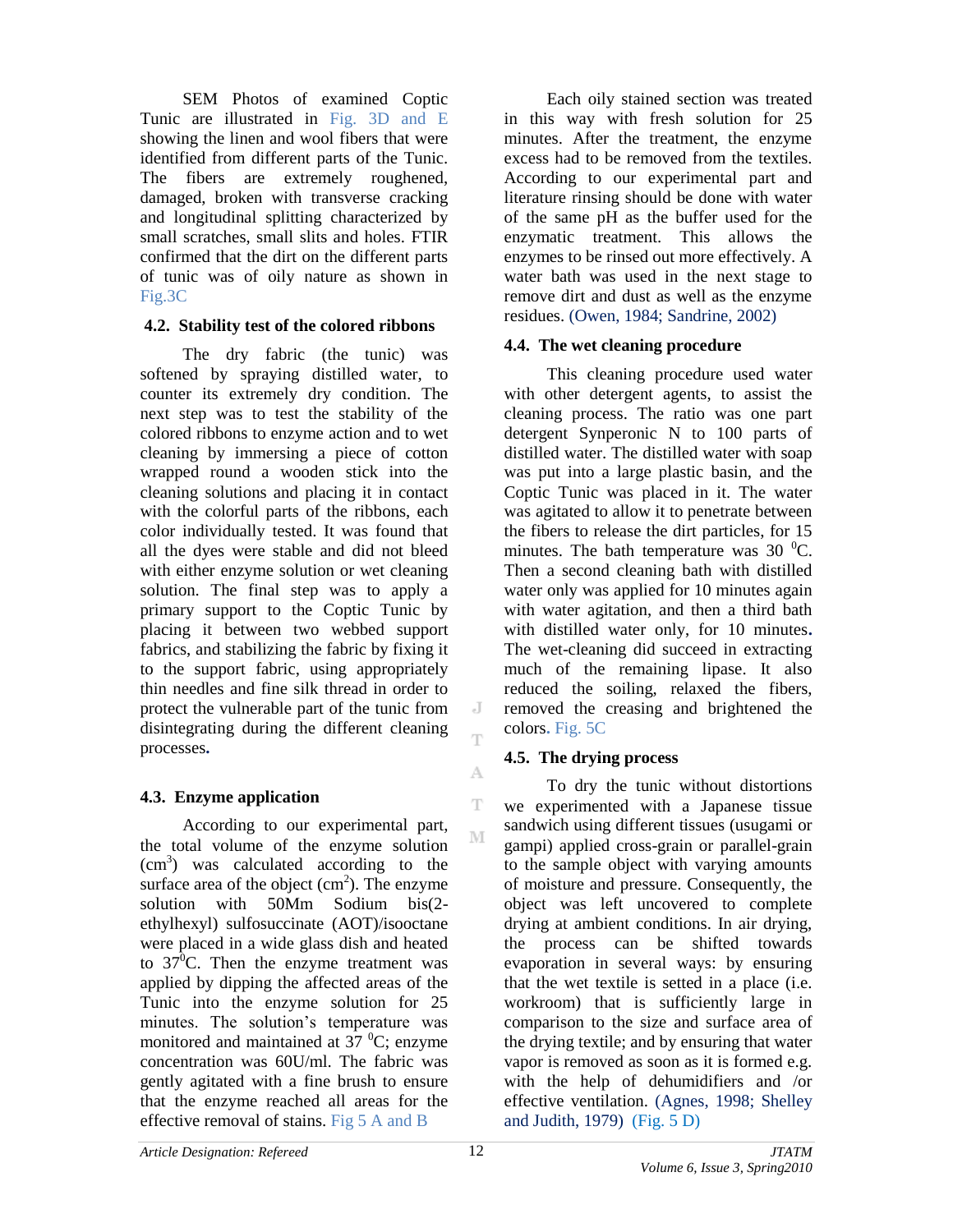

Fig.5. Local enzymatic treatment, a primary support to the Tunic by placing it between two webbed support fabrics (A and B) Wet cleaning procedure using water with detergent (C) Dry processes after wet cleaning (D) Т

> А T

M

#### **4.6. The final support process**

After completion of the tunic drying, the fabric webbing primary support was removed. A new linen support was prepared and washed well to remove chemical residues and prevent shrinkage at a later time due to humidity changes. Then the new linen support was ironed to remove creases and was placed inside the shirt between the outer and the inner layers. Tacking stitches were used with a very fine needle and fine silk thread to fix it into the tunic. In the beginning of the final stage, the edges of the tunic all around were attached by sewing with a small stitch technique (blanket stitch) and afterwards the edges of the missing and vulnerable parts were attached by small stitches. Similarly sized stitches were used to attach the body of the shirt. The sleeves were supported by attaching to new linen fabric (Fig.6). After completing the cleaning process and fixing the tunic, it could be displayed either on a mannequin made of inert material or on any other suitable three-dimensional viewing system**.**  (Constance, 1970)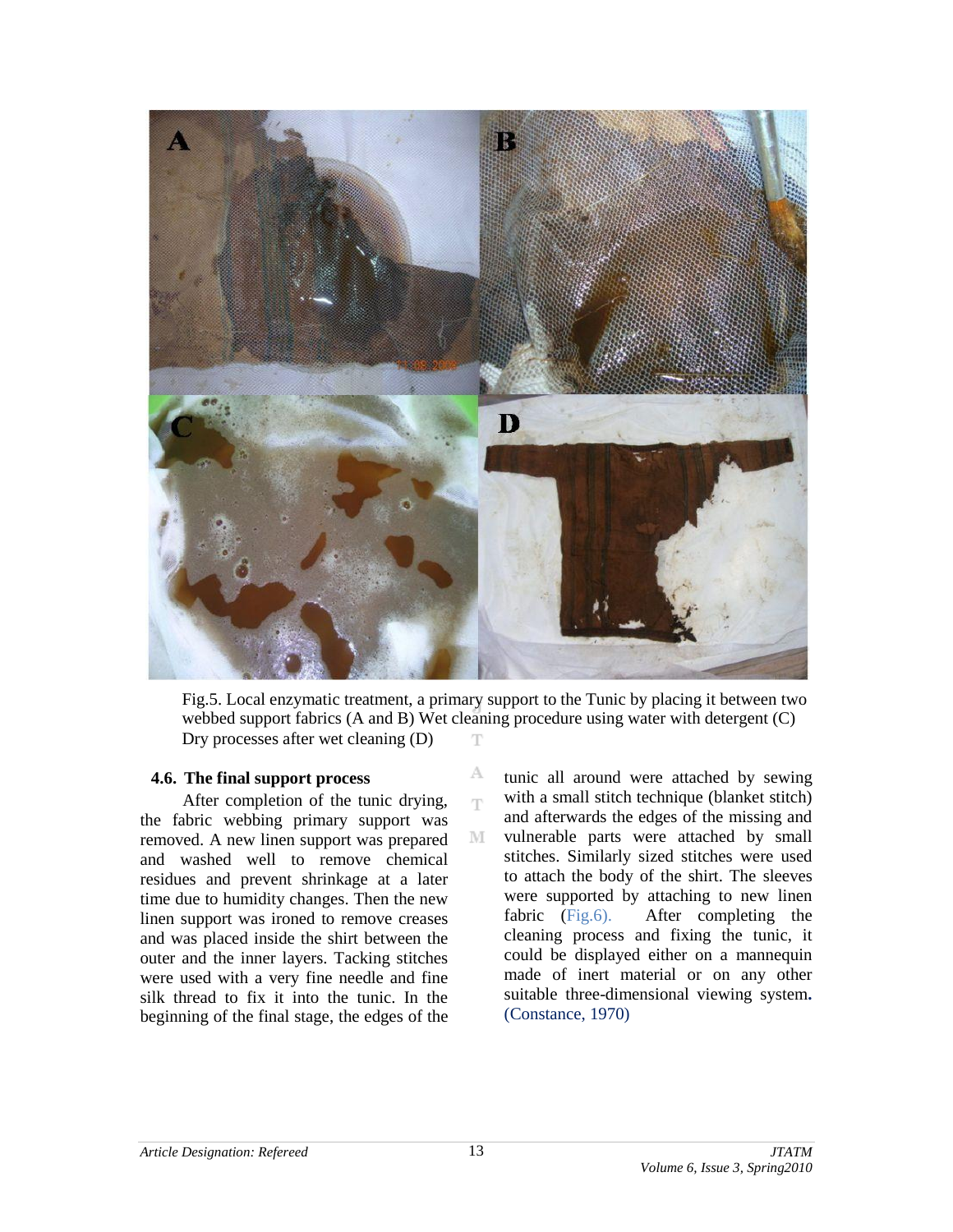

Fig.6. the Coptic tunic after conservation treatment: after removal of oily dirt, after wet cleaning and after support the tunic onto new linen fabric support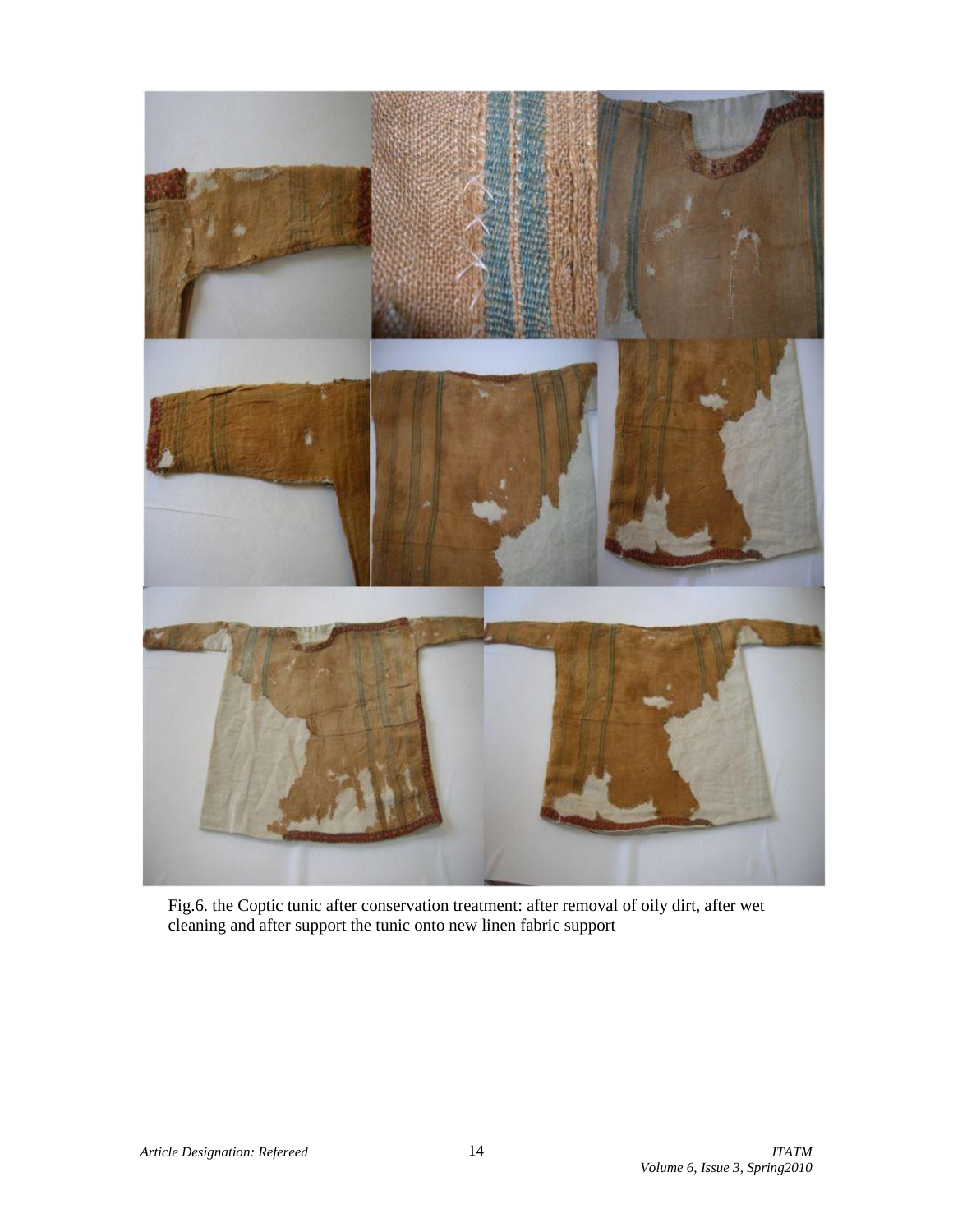#### **5. Conclusions**

- a) The enzyme lipase has been applied successfully and safely on the Archeological textiles to remove the oily dirt which is difficult to be removed by traditional methods.
- b) For the removal of lipase residues from textiles after treatment, three water baths are required at room temperature (25  $^0C$ ).
- c) According to the results of the study there are no drastic changes on the mechanical and optical parameters of the textiles, except of the following:
	- i. An improvement of the elongation, while there is a slight decrease on the tensile strength for Linen fabric.
	- ii. A slight change in optical parameters such as  $(\Delta E, \Delta a^*, \Delta b^*,$  $\Delta L^*$ ,  $\Delta C$ ,  $\Delta H$ ) for uncolored linen.

### **8. References**

Agnes, T. B., 1998. Chemical principles of textile conservation, Butterworth – Heinemann series in conservation and museology, planta tree, UK.

Ahmed, H., 2009. History of Natural Dyes in North Africa 'Egypt' in: Bechtold, T., Mussak, R.(Eds), Handbook of Natural Colorants, John Wiley & Sons Ltd, UK, PP. 27- 36.

Andrews. T., Andrews. W., Baker, C., 1990. An Investigation into the Removal of Enzymes from Paper Following Conservation Treatment. Journal of the American Institute for Conservation. 31, pp. 313-32.

Aymard, C., Belarbi, A., 2000. Kinetics of thermal deactivation of enzymes: a simple three parameters phenomenological model can describe the decay of enzyme activity irrespectively of mechanism. Enzyme and microbial Technology. 27, pp. 612- 618.

#### **6. Recommendations**

- a) Further studies on the effect of lipase on mechanical and optical parameters of natural dyed fabrics are indicated.
- b) Before any application by the lipase enzyme on historical textiles to remove oily dirt, an experimental part must be done to determine the optimal conditions (concentration, time and temperature) for the enzyme.

### **7. Acknowledgement**

The authors would like to thank the conservators and archaeologists in Ismallia Museum, Egypt for their contributions. Furthermore they would like to thank ETAKEI, GR for the use of their facilities on the mechanical and optical parameters measurement. Harby E. Ahmed would like to thank the State Scholarship's Foundation (Greece) for grant.

Blüher, A. G., Bornscheuer, U., Banik, G., 1997.A reappraisal of the enzyme lipase for removing drying-oil stains on paper. The paper conservator: journal of the Institute of Paper Conservation. 21, pp. 37-47.

Booth, j., 1984. Principles of textile testing, Butterworth-Heinemann, USA.

Buschle -Diller, G., Fanter, C., Loth, F.,1999. Structural changes in hemp fibers as a research of enzymatic hydrolysis with mixed enzyme systems. Textile research journal. 69, pp. 244-251.

Carvalho, L., Melo, P., Costa, B., Cabral, S., Aires-Barros, R., 1999. A Steady-state fluorescence study of cutinase microencapsulated in AOT reversed micelles at optimal stability conditions. Biotechnology Letters. 21, pp. 673-681.

Chi, Y., Obendorf, S., 1998. Aging of oily soils on textile materials: A literature review. Journal of Surfactants and Detergents. 1, pp. 407-418.

J.

T

A Ŧ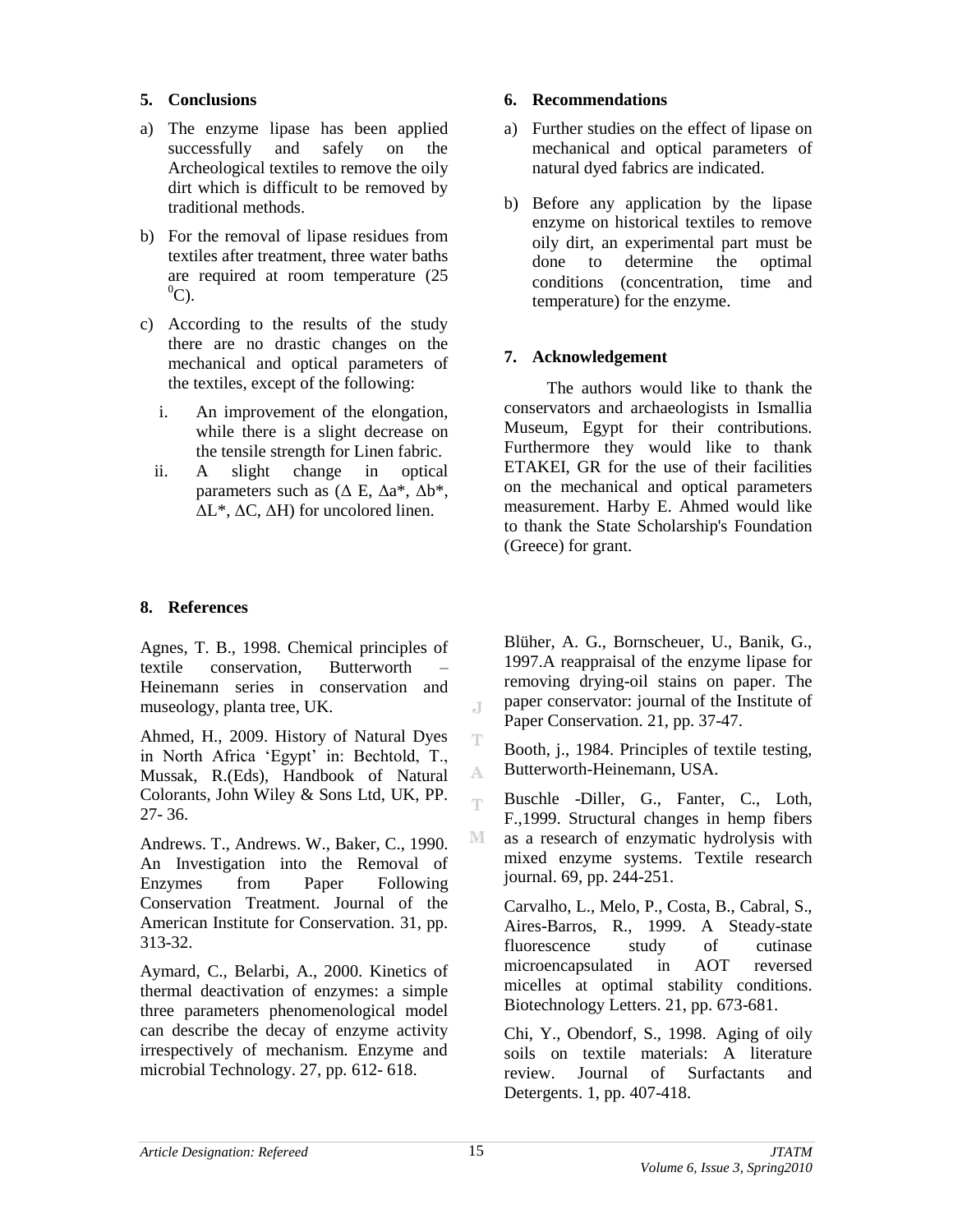Chi, Y., Obendorf, S., 1998. Aging of Oily Soils on Textile Materials: Chemical Changes upon Oxidation and Interaction of Aged Oils with Textile Fibers. Journal of Surfactants and Detergents. 1, pp. 371 – 380.

Constance, V. P., 1970. The Conservation of Tapestries for Museum Display. Studies in Conservation. 15, pp. 134-153.

Feller, R., 1994. Accelerated Aging photochemical and thermal aspects, The Getty conservation institute, USA.

Flury – Lemberg ., 1988. Textiles Conservation and Research, Bern.

Mary, B., Dianne, R., Nancie,R., 1989. FTIR Analysis of Coated Papers. The Books and paper Group annual 9. http://aic.stanford.edu/sg/bpg/annual/v08/bp 08-01.html.

Micheal, M., Tera, F., Othman, E., 2005. Degradation Measurements of Linen Fabrics. Polymer-Plastics Technology and Engineering. 43, pp.1377 – 1286.

Obendorf, S .K.,Varanasi, A., Mejldal, R., Thellersen, M., 2001. Function of lipase in lipid soil removal as studied using fabrics with different chemical accessibility. Journal of surfactants and detergents. 4 ,pp. 233- 245.

O'Neill, R., Robey, T., 1962. Yellowing of Drying Oil Films, Chemistry & Industry. 13, pp. 1796 –1797.

Owen, A., 1984. Treatment and mounting of a Poster angleterre by A.M. Cassandre, Journal of the American Institute for Conservation. 24, pp. 23-32.

Roberto, B., Paolo, C., Ginevra, P., 1999. A Preliminary Note on the Use of Enzymes in Conservation: The Removal of Aged Acrylic Resin Coatings with Lipase. Studies in Conservation. 44, pp. 278-281.

Sandrine, D., 2002. Enzyme used for Adhesive Removal in Paper Conservation: a Literature review. Journal of the Society of Archivists. 2, pp. 187 – 195.

Shamolina, I., Bochek, A., Zabivalona, N., Vlasova, E., Volchek, B., and Sinitsin, A., 2007. Biochemical and physicochemical treatment of flax fibers. Russian journal of applied chemistry. 77, pp. 1729 -1732.

Shibayama, N., Eastop ,D., 1996. Removal of flour paste residues from a painted banner with alpha-amylase, The Conservator. 20, pp. 53-64.

Segal, L., Greely , J., Martin , A., Conrad , M., 1959. An Empirical method for estimating the degree of crystallinity of native cellulose using the x-ray diffractometer, Textile Research Journal. 29, pp. 786 - 794

Sigurgisladottir, S., Konraosdottir , M., Jonsson, A., Kristjansson J., Matthiasson E., 1993.

Lipase activity of thermophilic bacteria from Icelandic Hot springs. Biotechnology letters. 15, pp. 361-366.

Tortora, P., Merkel, R. 2007. Fairchild's Dictionary of textiles. Fairchild's Books & Visuals, 7th Edition.

Varanasi, A., Obendorf, S., Pedersen, L., Mejldal, R., 2001,. Lipid Distribution on Textiles in Relation to Washing with Lipases, Journal of Surfactants and Detergents. 4, pp. 135- 144.

Vokić, D., Berovič, M., 2005. Use of lipase to remove oil-based overpaints. In book. 14th triennial meeting, The Hague, 12-16 September 2005, (ICOM Committee for Conservation), Verger, I. (Editor), James & James (Science Publishers) Ltd, pp. 862- 868.

Whaap, F., 2007. The Treatment of two Coptic tapestry fragments. Victoria and Albert Museum. 55.

[http://www.vam.ac.uk/res\\_cons/conservatio](http://www.vam.ac.uk/res_cons/conservation/journal/number_55/two_coptic/index.html) [n/journal/number\\_55/two\\_coptic/index.html](http://www.vam.ac.uk/res_cons/conservation/journal/number_55/two_coptic/index.html)

Wilson, k., 2000. Principles and techniques of Practical biochemistry, fourth ed. Cambridge University press, UK.

J Ŧ

A T